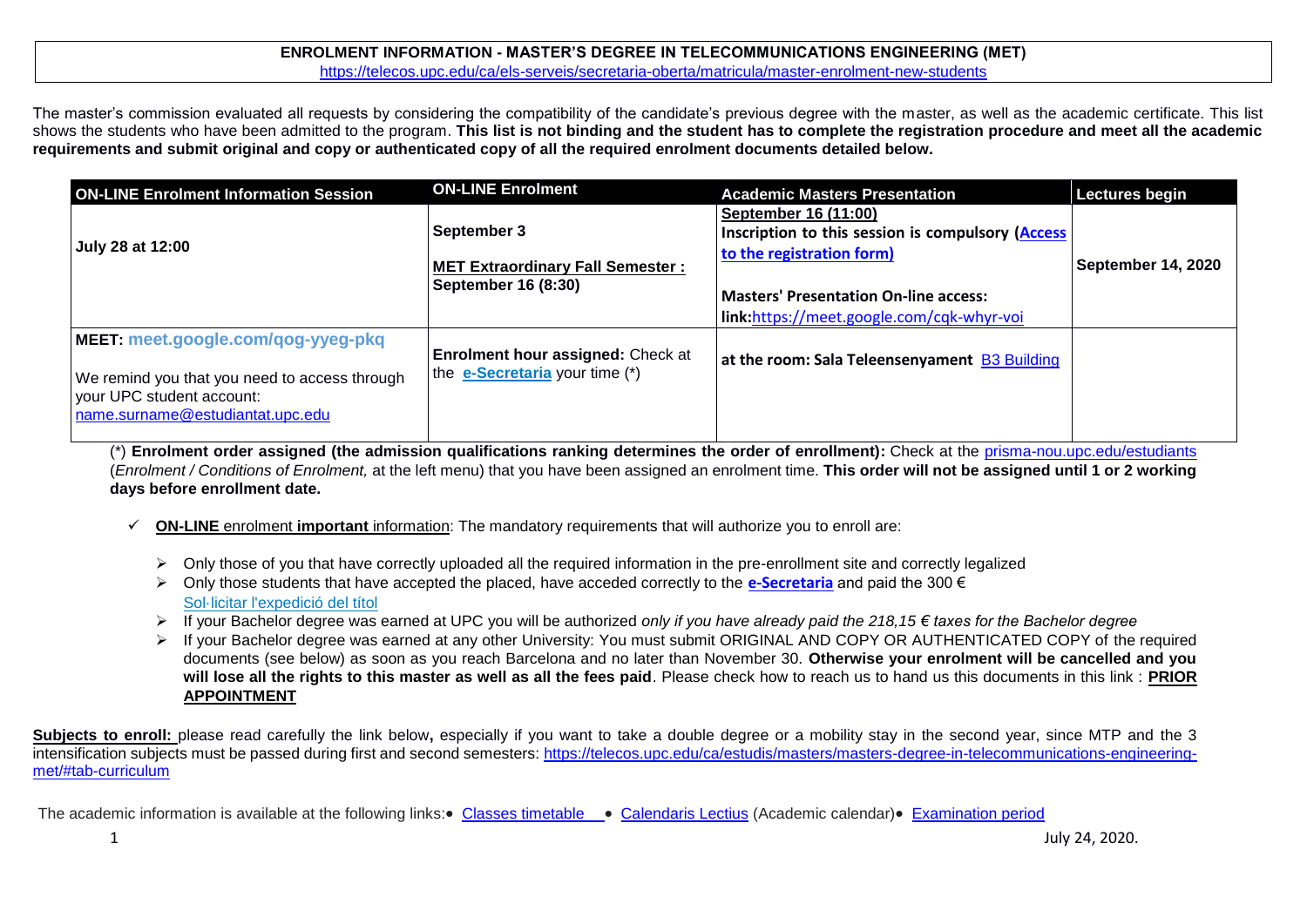# **MET Extraordinary Fall Semester 2020-2021:**

| <b>NAME</b>                    | status | Admission SUBJECTS TO ENROL IN NEXT SEMESTER(MAXIMUM 6<br><b>SUBJECTS EXCEPT MTP)</b> | <b>TUTOR</b>                     | <b>Tutor's email address</b> |
|--------------------------------|--------|---------------------------------------------------------------------------------------|----------------------------------|------------------------------|
|                                |        |                                                                                       |                                  | joan.gene@upc.edu            |
| <b>MASANAS JIMÉNEZ, MIQUEL</b> |        | Any subject without restrictions                                                      | <b>GENE BERNAUS, JOAN MANUEL</b> |                              |
|                                |        |                                                                                       | SALAZAR SOLER, JORGE             | jorge.salazar@upc.edu        |
| TOZAN, VOLKAN                  |        | Bridge: TSF, DTP. Core: Up to 4 courses.                                              |                                  |                              |
|                                |        | Core                                                                                  |                                  | comellas@tsc.upc.edu         |
| <b>SHAH, SYED ADIL</b>         |        |                                                                                       | COMELLAS COLOME, JAUME           |                              |
|                                |        |                                                                                       | ESPARZA MARTIN, OSCAR            | oesparza@entel.upc.edu       |
| ALPTEKIN, HALIT                |        | Bridge: AAM, DC, TSF, SIGPRO. Core: up to 2 courses.                                  |                                  |                              |

| <b>NAME</b>                                                       | <b>Admission</b><br><b>status</b> | <b>SUBJECTS TO ENROL IN NEXT SEMESTER(MAXIMUM 6)</b><br><b>SUBJECTS EXCEPT MTP)</b> | <b>TUTOR</b>                                | <b>Tutor's email address</b> |
|-------------------------------------------------------------------|-----------------------------------|-------------------------------------------------------------------------------------|---------------------------------------------|------------------------------|
| <b>ABELLA AGELET, ENRIC</b>                                       |                                   | CORE                                                                                | JOFRE ROCA, LUIS                            | jofre@tsc.upc.edu            |
| ALBARRACIN ROBERTS, NICOLAS JOSE                                  |                                   | BRIDGE: AAM, DC, DTP, SIGPRO, TSF. CORE: UP TO 1<br>COURSE.                         | JUNYENT GIRALT, GABRIEL                     | junyent@tsc.upc.edu          |
| <b>ALTOZANO MEIJER, FABIAN</b>                                    |                                   | <b>CORE</b>                                                                         | MALLORQUI FRANQUET, JORDI<br><b>JOAN</b>    | mallorqui@tsc.upc.edu        |
| <b>BEL VENTOSA, ALICIA</b>                                        |                                   | BRIDGE: TSF, AAM, DC. CORE: UP TO 3 COURSES.                                        | MELUS MORENO, JOSE LUIS                     | jose.luis.melus@upc.edu      |
| BEZERRA DE FREITAS DINIZ, ANDRÉ                                   |                                   | BRIDGE: DTP, SBMIC. CORE: UP TO 4 COURSES.                                          | O'CALLAGHAN CASTELLA, JUAN<br><b>MANUEL</b> | joano@tsc.upc.edu            |
| <b>CALATRAVA</b><br>RODRIGUEZ.<br><b>HELENA</b><br><b>NEREIDA</b> |                                   | <b>CORE</b>                                                                         | PEREZ ROMERO, JORGE                         | jorperez@tsc.upc.edu         |
| <b>CUGOTA LATORRE, CARLES</b>                                     |                                   | <b>CORE</b>                                                                         | LAZARO VILLA, JOSE ANTONIO                  | jose.lazaro@tsc.upc.edu      |
| DÍAZ CORTÉS, EDUARDO                                              |                                   | BRIDGE: TSF, AAM, DC. CORE: UP TO 3 COURSES.                                        | MONTE MORENO, ENRIQUE                       | enric.monte@upc.edu          |
| <b>DIEZ COMAS, ALBERT</b>                                         |                                   | <b>CORE</b>                                                                         | MORROS RUBIO, JOSEP RAMON                   | ramon.morros@upc.edu         |
| EL ASSAAD, MONICA                                                 |                                   | BRIDGE: AAM, DTP, SIGPRO. CORE: UP TO 3 COURSES.                                    | MUÑOZ TAPIA, JOSE LUIS                      | jose.luis.munoz@upc.edu      |
| FEBRER MERCADAL, ADRIÀ                                            |                                   | <b>CORE</b>                                                                         | PRADELL CARA, LLUIS                         | pradell@tsc.upc.edu          |
| FERNÁNDEZ JARDÍ, ÒSCAR                                            |                                   | <b>CORE</b>                                                                         | RIBA SAGARRA, JAUME                         | jaume.riba@upc.edu           |
| FERNÁNDEZ RULL, JOSEP RAMON                                       |                                   | CORE                                                                                | RIUS CASALS, JUAN-MANUEL                    | rius@tsc.upc.edu             |
| FERRATÉ CUARTERO, ALBERT                                          |                                   | CORE                                                                                | PEREZ NEIRA, ANA ISABEL                     | ana.isabel.perez@upc.edu     |
| <b>GECE, ALPER</b>                                                |                                   | BRIDGE: DC, DTP, PROEL, SBMIC. CORE: UP TO 2<br>COURSES.                            | SALLENT ROIG, JOSE ORIOL                    | jose.oriol.sallent@upc.edu   |
| <b>GONGA SILES, AMADEU</b>                                        |                                   | <b>CORE</b>                                                                         | SANTOS BLANCO, MARÍA<br><b>CONCEPCIÓN</b>   | santos@tsc.upc.edu           |
| <b>GONZALEZ INFANTE, RAUL</b>                                     |                                   | BRIDGE: TSF, AAM, DC. CORE: UP TO 3 COURSES.                                        | NADEU CAMPRUBI, CLIMENT                     | climent.nadeu@upc.edu        |
| <b>GRIERA JIMÉNEZ, ORIOL</b>                                      |                                   | BRIDGE: TSF, AAM, DC. CORE: UP TO 3 COURSES.                                        | PAGES ZAMORA, ALBA MARIA                    | alba.pages@upc.edu           |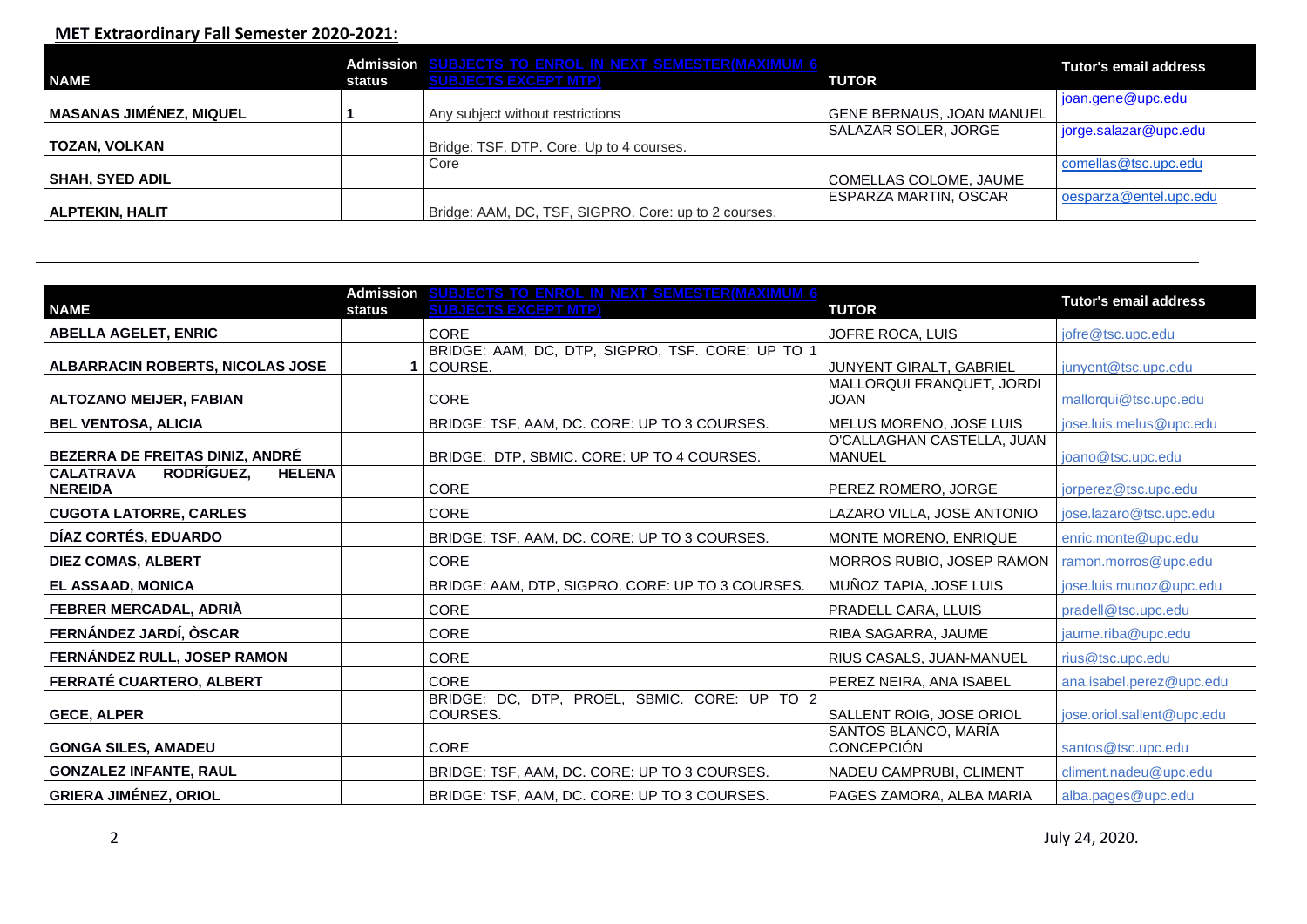|                                |        | Admission SUBJECTS TO ENROL IN NEXT SEMESTER(MAXIMUM 6                |                                             | <b>Tutor's email address</b> |
|--------------------------------|--------|-----------------------------------------------------------------------|---------------------------------------------|------------------------------|
| <b>NAME</b>                    | status | <b>SUBJECTS EXCEPT MTP)</b>                                           | <b>TUTOR</b>                                |                              |
|                                |        | BRIDGE: AAM, DC, TSF, SIGPRO. CORE: UP TO 2 VILAPLANABESLER, VERONICA |                                             |                              |
| <b>ISKENDEROGLU, GIZEM</b>     |        | COURSES.                                                              |                                             | veronica.vilaplana@upc.edu   |
| LLANERAS GAYÀ, MIQUEL          |        | BRIDGE: TSF, AAM, DC. CORE: UP TO 3 COURSES.                          | PARADELLS ASPAS, JOSE                       | teljpa@entel.upc.edu         |
| NARBAY, DOĞUKAN                |        | BRIDGE: DTP, DC, TSF, SIGPRO, PROEL. CORE: UP TO 1<br>COURSE.         | <b>BLANCH BORIS, SEBASTIAN</b>              | blanch@tsc.upc.edu           |
| <b>OMIDVAR, ERFAN</b>          |        | BRIDGE: TSF, DTP, PROEL, SBMIC. CORE: UP TO 2<br>COURSES.             | PUENTE BALIARDA, CARLES                     | carles.puente@upc.edu        |
| <b>PLANAS PLANAS, JAUME</b>    |        | BRIDGE: AAM, DC, TSF. CORE: UP TO 3 COURSES.                          | ROCADENBOSCH BURILLO.<br><b>FRANCISCO</b>   | roca@tsc.upc.edu             |
| <b>PUBILL FONT, MARIA</b>      |        | BRIDGE: DTP. CORE: UP TO 5 COURSES.                                   | <b>BROQUETAS IBARS, ANTONI</b>              | broquetas@tsc.upc.edu        |
| QIN, HAORU                     |        | BRIDGE: DTP. CORE: UP TO 5 COURSES.                                   | SALEMBIER CLAIRON, PHILIPPE                 | philippe.salembier@upc.edu   |
| RISCO PATIÑO, ALBERT           |        | CORE                                                                  | MOLL ECHETO, FRANCESC DE<br><b>BORJA</b>    | francesc.moll@upc.edu        |
| RIU MARTÍN, ALBERT             |        | CORE                                                                  | RODRIGUEZ FONOLLOSA,<br><b>JAVIER</b>       | javier.fonollosa@upc.edu     |
| ROJAS ACEVEDO, DANIEL FERNANDO |        | <b>CORE</b>                                                           | SPADARO, SALVATORE                          | spadaro@tsc.upc.edu          |
| SEGARRA GARCÍA-VELA, FEDERICO  |        | <b>CORE</b>                                                           | ROMEU ROBERT, JORDI                         | romeu@tsc.upc.edu            |
| SELLÉS I VALLS, MIQUEL         |        | CORE                                                                  | RAMOS CASTRO, JUAN JOSE                     | jramos@eel.upc.edu           |
| <b>SHAN, YUHAN</b>             |        | BRIDGE: AAM, DC, TSF, DTP. CORE: UP TO 2 COURSES.                     | <b>AGUSTI COMES, RAMON</b>                  | ramon.agusti@upc.edu         |
| <b>SHARMA, AARUSHI</b>         |        | CORE                                                                  | PEGUEROLES VALLES, JOSEP<br><b>RAFAEL</b>   | josep.pegueroles@upc.edu     |
| <b>SINGH, CHAMAN</b>           |        | BRIDGE: DTP. CORE: UP TO 5 COURSES.                                   | <b>CASADEVALL PALACIO,</b><br>FERNANDO-JOSE | ferranc@tsc.upc.edu          |
| TOMÀS CULUBRET, PAU            |        | BRIDGE: TSF, AAM, DC. CORE: UP TO 3 COURSES.                          | AGUILAR IGARTUA, MONICA                     | monica.aguilar@upc.edu       |
| <b>VELA GONZÁLEZ, ROGER</b>    |        | CORE                                                                  | DE LA CRUZ LLOPIS, LUIS<br><b>JAVIER</b>    | luis.delacruz@upc.edu        |
| <b>ZHENG, NAICHUAN</b>         |        | BRIDGE: AAM, DC, TSF. CORE: UP TO 3 COURSES.                          | CASADEMONT SERRA, JORDI                     | jordi.casademont@upc.edu     |
| ZOU, JIEYUN                    |        | BRIDGE: PROEL, SBMIC (MAYBE). CORE: UP TO 4<br>COURSES.               | RUBIO SOLA, JOSE ANTONIO                    | antonio.rubio@upc.edu        |

1.Admission still pending (it's necessary to accept in the pre-enrollment site to proceed with the pre-enrolment otherwise you won't be able to enroll)

# **ENROLMENT REQUIRED DOCUMENTS [\(http://etsetb.upc.edu/ca/els-serveis/secretaria-oberta/matricula/master-enrolment-new-students\)](http://etsetb.upc.edu/ca/els-serveis/secretaria-oberta/matricula/master-enrolment-new-students)**

Only those of you that have correctly uploaded all the required information in the pre-enrollment site and correctly legalized will be authorized to enroll. You must submit ORIGINAL AND COPY OR AUTHENTICATED COPY of the required documents as soon as you reach Barcelona (AND NO LATER THAN NOVEMBER 30 OTHERWISE YOUR ENROLMENT WILL BE CANCELLED AND YOU WILL LOSE ALL THE RIGHTS TO THIS MASTER AS WELL AS ALL THE FEES PAID) Please check how to reach us to hand us this documents in this link: **[PRIOR APPOINTMENT](https://telecos.upc.edu/ca/els-serveis/secretaria-oberta/cita-previa)**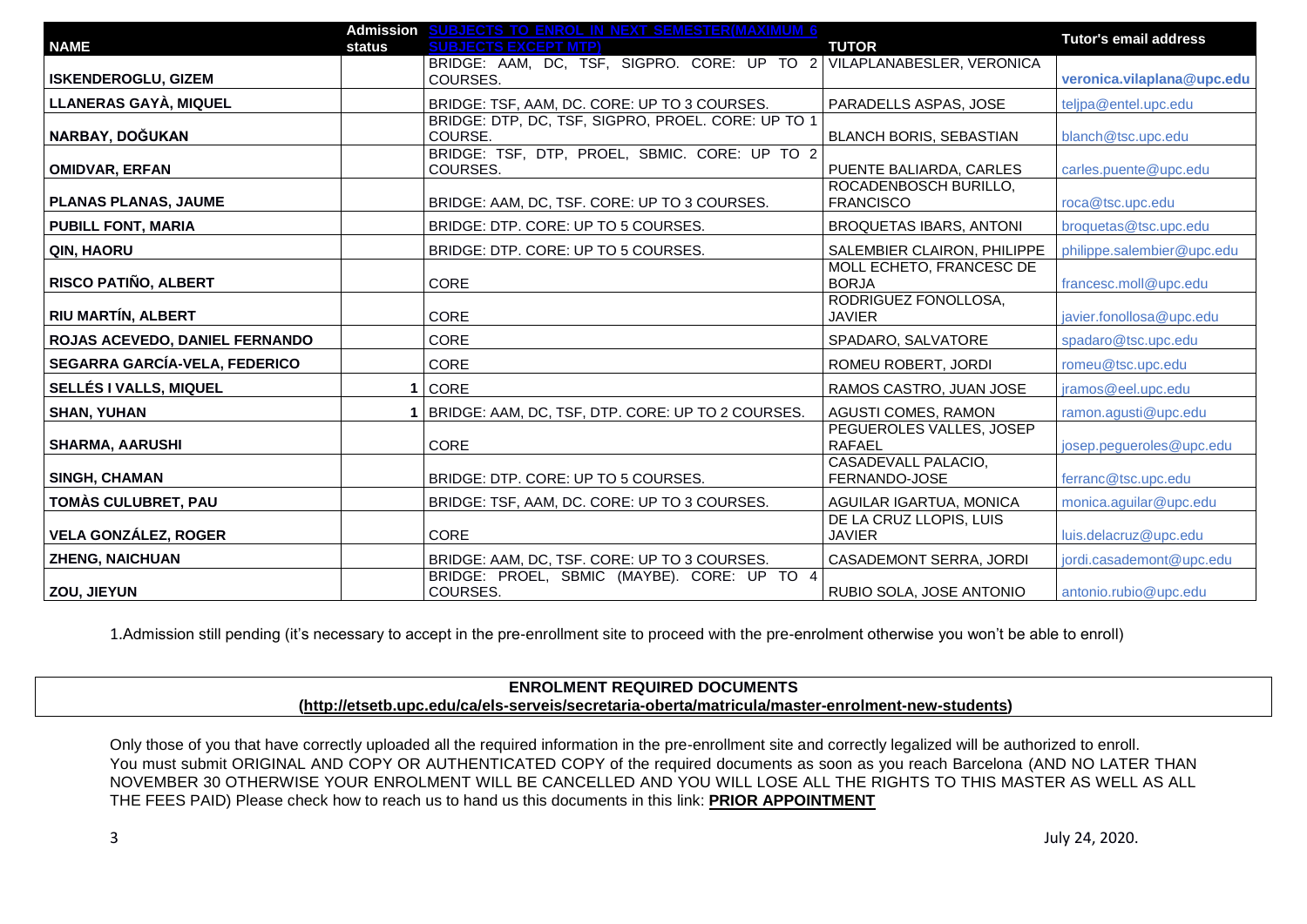The documents you will have to upload and submit in person to Secretaria will depend on where you have earned the degree that qualifies them to enroll in the master's degree.

You must submit **ORIGINAL AND COPY OR AUTHENTICATED COPY** of the following documents (See the A/B/C options below):

## A-Bachelor Degree completed at the **UPC**:

The students previously graduated at UPC, although they don't need to submit the document of the degree, they must have paid the 218,15  $\epsilon$  fees for the issuing of the Bachelor's diploma. Otherwise, they won't be able to enroll. Important: *only those students who had already the 218,15 € taxes of the Bachelor degree Title "in person at the SECRETARIA" will be allowed to enroll*.

- Photocopy of NIE or passport for non-Spanish students. Non-Spanish students will have to present a copy of their NIE as soon as they have it.
- B2.2 English level diploma (Consult the language certificates table by language to prove you meet the B2 requirement in the Catalan version of the website: [http://www.upc.edu/slt/ca/certifica/taulaB2#taula\)](http://www.upc.edu/slt/ca/certifica/taulaB2#taula)

## B-Bachelor Degree completed at other **PUBLIC UNIVERSITY IN SPAIN:**

- Photocopy of NIE or passport for non-Spanish students. Non-Spanish students will have to present a copy of their NIE as soon as they have it.
- B.2.2 English level diploma (Consult the language certificates table by language to prove you meet the B2 requirement in the Catalan version of the website: http://www.upc.edu/slt/ca/certifica/taulaB2#taula)
- Diploma entitling the applicant to enroll in the master's degree course or proof of payment of the issuing fee for it.
- Transcript of records: official academic certificate listing the subjects taken, the marks earned and the number of credits/hours of each one.

# C-BACHELOR DEGREE COMPLETED AT FOREIGN UNIVERSITIES AND HIGHER EDUCATION INSTITUTIONS:

- Photocopy of the applicant's PASSPORT, Spanish ID card (DNI), foreigner ID card (NIE), EU or EEA ID card. Non-Spanish students will have to present a copy of their NIE as soon as they have it.
- B.2.2 English level diploma (Consult the language certificates table by language to prove you meet the B2 requirement in the Catalan version of the website: http://www.upc.edu/slt/ca/certifica/taulaB2#taula)
- Diploma and homologation of the qualification entitling the applicant to enroll in the master's degree course. **If the qualification is not homologated, the applicant must include a document made by the university that must show that the course in question had a duration of, at least, three years and that the resulting qualification entitles the holder to pursue postgraduate studies (master's degree courses)** in the issuing country. If that is not possible, it must indicate the level of higher education that the qualification entitles its holder to access.
- Transcript of records: official academic certificate listing the subjects taken, the marks earned and the number of credits/hours of each one. **This certificate must also explain the marking system used.**
- **Important**: All the documents issued in non-European countries have to be properly translated (providing they are not already in Spanish or English) and legalized (see **[legalization](https://translate.google.es/translate?sl=ca&tl=en&js=y&prev=_t&hl=es&ie=UTF-8&u=http%3A%2F%2Fwww.upc.edu%2Fsga%2Fca%2Fexpedient%2FLegalitzacioDocuments%2FLegalitzacioTraduccioDocumentsEstrangers&edit-text=)**.) by diplomatic means or with the corresponding apostille. For further information, visit this website (in Spanish):

[http://www.upc.edu/sga/es/expedientes/LegDoc/LegalTraduccDocExtranjO](http://www.upc.edu/sga/es/expedientes/LegDoc/LegalTraduccDocExtranj)nly for students that will pay by direct debit or in installments:

[Fees, grants and payment options](https://www.upc.edu/en/masters/fees-grants)

In order to debit and/or split the payment of the enrolment, a bank account must be added. The procedure is the following: If you are going to pay by direct debit or in instalments, you need to have a bank account of one of the SEPA countries. You will have to access e-Secretaria and follow the given instructions in this lik : [Add or](https://telecos.upc.edu/ca/els-serveis/secretaria-oberta/matricula/afegir-o-modificar-compte-corrent#section-2)  [modify a Bank Account.](https://telecos.upc.edu/ca/els-serveis/secretaria-oberta/matricula/afegir-o-modificar-compte-corrent#section-2)